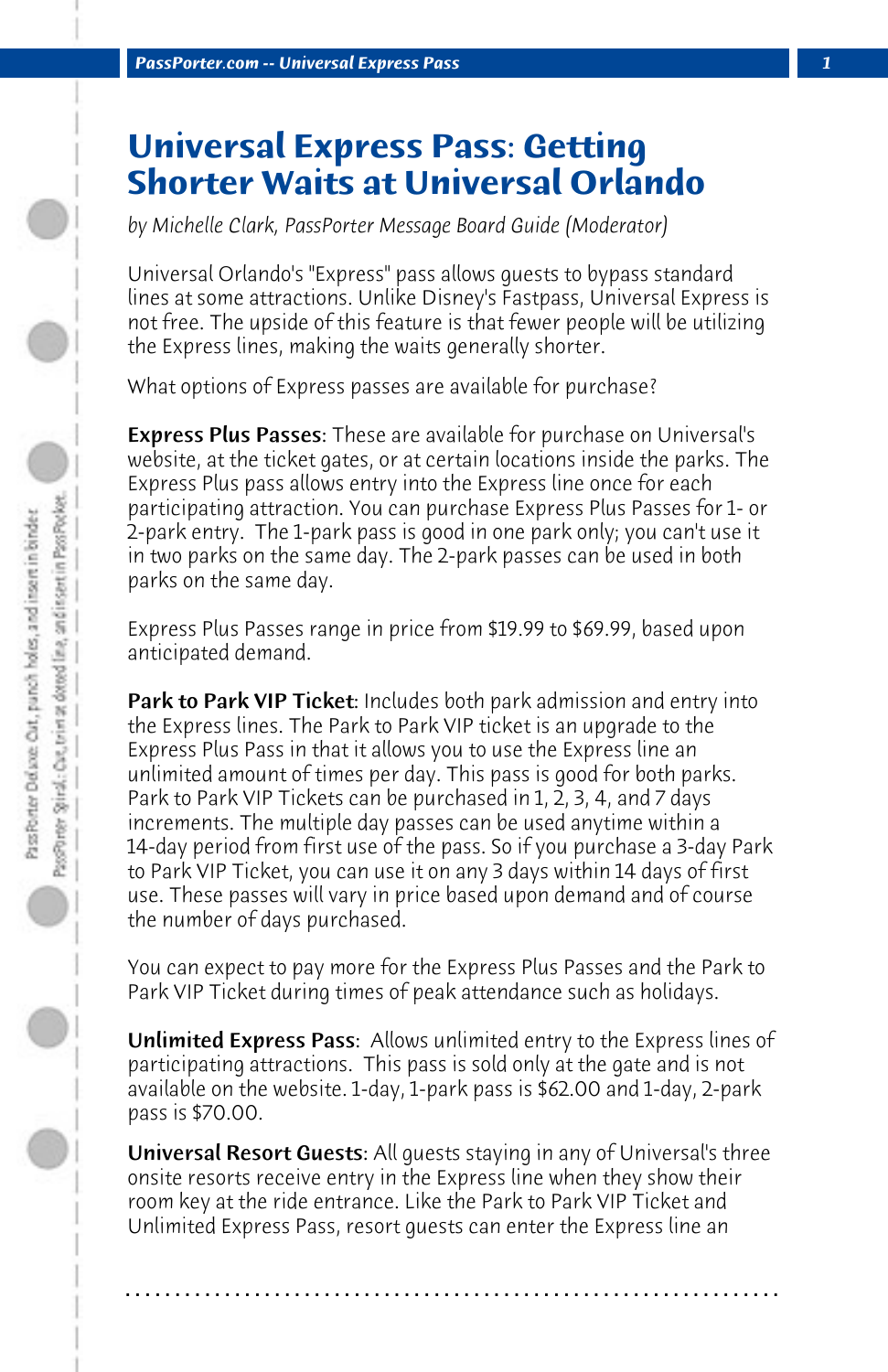unlimited amount of times. This perk is available from date of check-in to date of departure. You can maximize this benefit by arriving at the hotel early. Plan to arrive at the resort before the parks open. You can check in and obtain your room keys. Most likely your room won't be ready, but you can store your luggage and head to the parks. On the day you check out your room key is valid all day.

So how does Express work? It's very easy. Just show your Express pass (or room key) to the Team Member at the ride entrance, and they will direct you to the Express line. It's convenient as you don't have to return to an attraction at a specific time. You are free to tour on your own schedule.

How many people can use an Express pass? Each pass is good for one person. So each member of your party will need their own Express pass or onsite hotel room key. Universal's Team Members are usually diligent about checking the validity of passes, so don't trying using an old room key!

Where can you use Express? Most attractions participate. However, the two newest attractions, Hollywood Rip Ride Rockit coaster in Universal Studios and Island of Adventure's Harry Potter and the Forbidden Journey, do not have Express access. Also excluded is the Pteranodon Flyers in Islands of Adventure. It's very important to know if you are planning to visit the new Harry Potter attraction!!

Will I avoid waiting in line altogether? Maybe and maybe not. I've walked directly onto rides in the Express line, and I've waited several minutes. Some attractions have a separate Express line all the way to the loading area, and some attractions merge the Express line with the regular line. But it's always much shorter than waiting in the stand-by line.

Do I need an Express pass? This is probably the most asked question in the Universal forum concerning Express. If you're going at a slower time of year then you probably won't need it. I've been on Labor Day and didn't need an Express pass. But if you are going during a time of peak attendance and have a short amount of time to spend at Universal, it might help you experience more attractions.

**Do I have to purchase in advance?** No. You can purchase Express Plus and Unlimited Express at the gates, and Express Plus at selected locations in the parks. So if you want to play it by ear and see if you really need Express before you purchase, you have that option.

Which is the least expensive option? I compared Express Plus Pass,

**. . . . . . . . . . . . . . . . . . . . . . . . . . . . . . . . . . . . . . . . . . . . . . . . . . . . . . . . . . . . . . . . . .**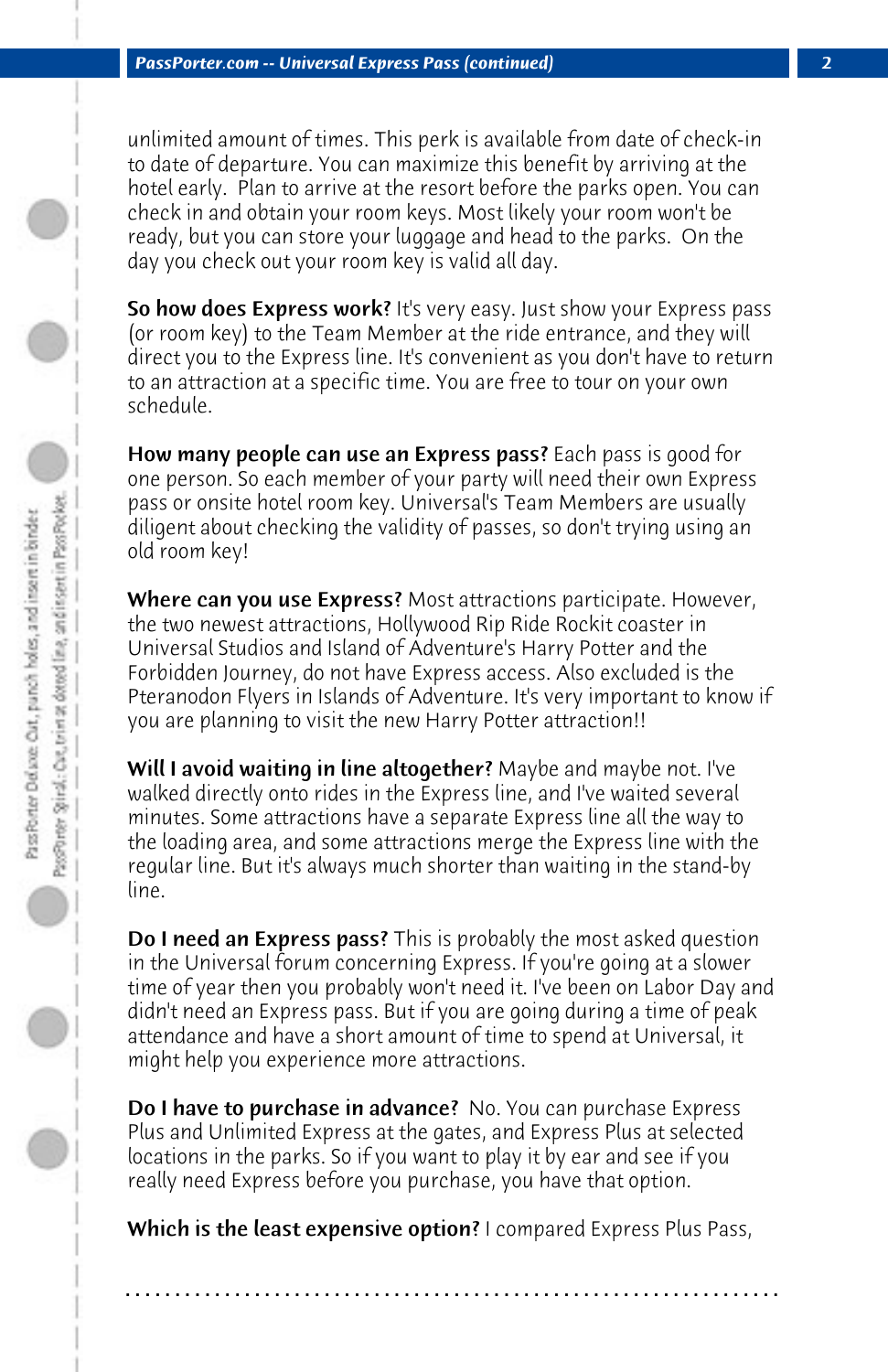Unlimited Express Pass, and one night's stay at Royal Pacific Resort for September 4-5. Room keys provide Express access on the day you check in and the day you check out, so I compared 2 days of Express Plus and Unlimited Express Passes for a family of four (2 adults, 2 children):

1-Day 1-Park Express Plus Pass - \$25.99 each x 8 (4 people for 2 days)  $=$  \$207.921-Day 1-Park Unlimited Express Pass: \$62.00 each x 8 (4 people for 2 days)  $= $496.001$  night's stay at Royal Pacific Resort  $(statard 2 Queen room) = $219.00$ Now we will compare these options to the Park to Park VIP Ticket which includes park admission:

2-Day Park to Park VIP Tickets: 2 adults @  $$262.99 = $$  525.982 children @  $$249.99 = $ 499.98 $1,025.96$ Now add park admission to the previous options: 1-Day Express Plus Pass - \$25.99 x 8 (4 people for 2 days) = \$207.922 Adult Park to Park Tickets:  $$134.99 \times 2 = $269.98 \times 2 \text{ Child Park to Park Tickets (ages})$  $3-9$  \$121.99 x 2 = \$243.98\$721.88 1-Day Unlimited Express Pass - \$62  $x 8$  (4 people for 2 days) = \$ 496.00 2 Adult Park to Park Tickets:  $$134.99 \times 2 = $269.98$ 

2 Child Park to Park Tickets (ages 3-9)  $$121.99 \times 2 = $243.98$  \$1,009.96

1 night (September 4) at Royal Pacific  $= $219.002$  Adult Park to Park Tickets: \$134.99 x 2 = \$269.98 2 Child Park to Park Tickets (ages  $(3-9)$  \$121.99 x 2 = \$243.98 \$732.96

All prices were obtained from the Universal Orlando website and are before taxes and fees. These prices are subject to change, so verify all prices with Universal (www.universalorlando.com).

Based upon these numbers, an onsite stay is a better deal than the VIP Park to Park or Unlimited Express. And if you have an additional child it's even better, as Universal allows 5 to stay in their standard rooms.

Universal offer some packages; prices will vary. Discounts on rooms and/or tickets may be available to residents of certain states, AAA members, and other discount programs. Check www.mousesavers.com for any available Universal discounts. If you register your email address on the Universal website you might receive special offers via email. And it never hurts to call Universal directly and ask about discounts. I've found their operators to be very helpful.

*About The Author: Michelle Clark is a self-professed thrill ride junkie and the mother of three teens who share in her obsession. Her goal is to experience as many theme parks as possible and stay in every Disney resort before she dies!*

**. . . . . . . . . . . . . . . . . . . . . . . . . . . . . . . . . . . . . . . . . . . . . . . . . . . . . . . . . . . . . . . . . .**